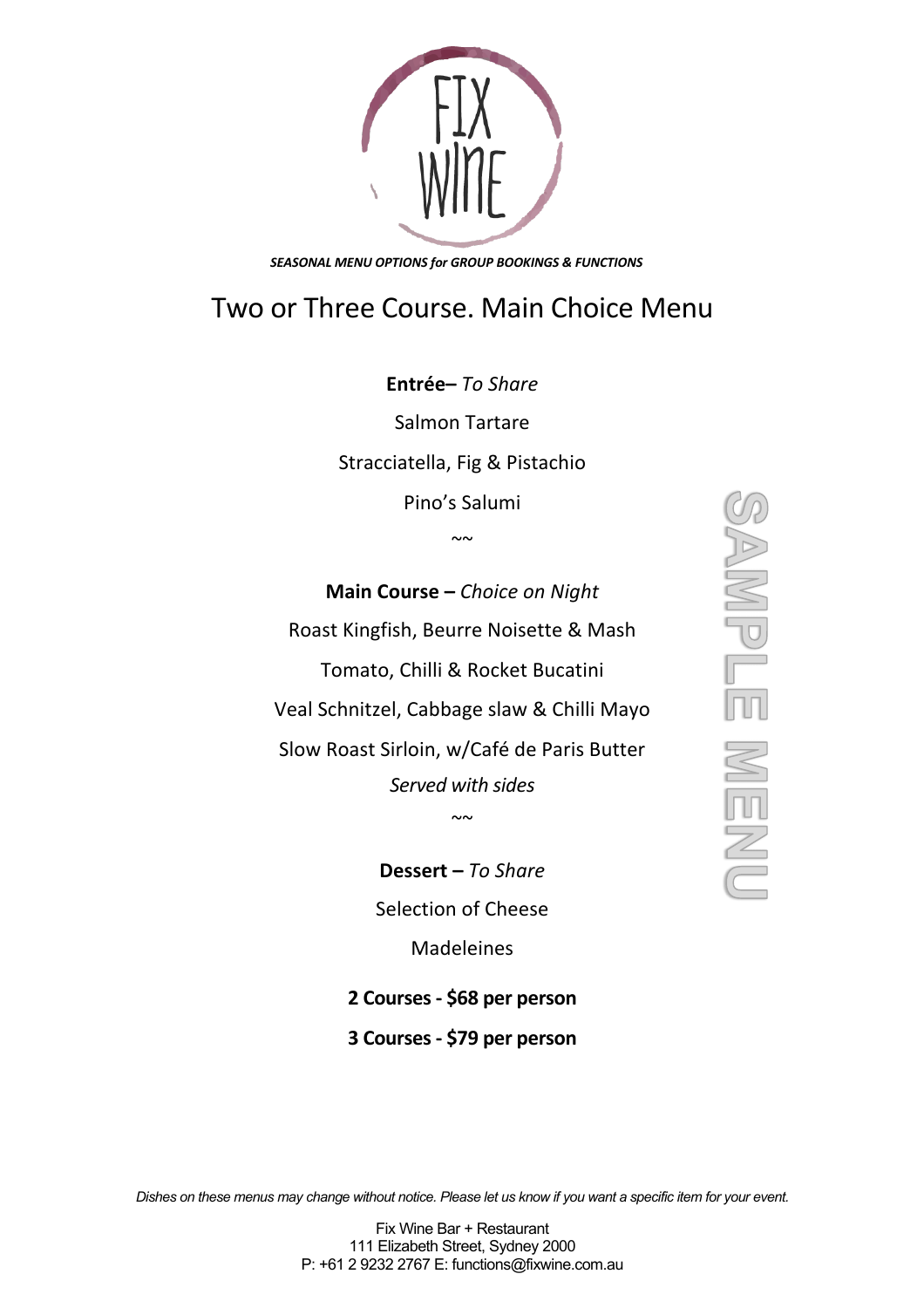## Two or Three Course, a'La Carte Menu

**Entée –** *Choice on Night* Salmon Tartare Stracciatella, Fig & Pistachio Duck Spring Roll, Curry Sauce Pino's Salumi

~~

**Main Course –** *Choice on Night* Roast Kingfish, Beurre Noisette & Mash Tomato, Chilli & Rocket Bucatini Veal Schnitzel, Cabbage slaw & Chilli Mayo Slow Roast Sirloin, w/Café de Paris Butter *Served with sides*  $\sim$ 

> **Dessert –** *Choice on Night* Selection of Cheese

Affogato

Madeleines

**2 Courses - \$78 per person 3 Courses - \$89 per person**

*Dishes on these menus may change without notice. Please let us know if you want a specific item for your event.*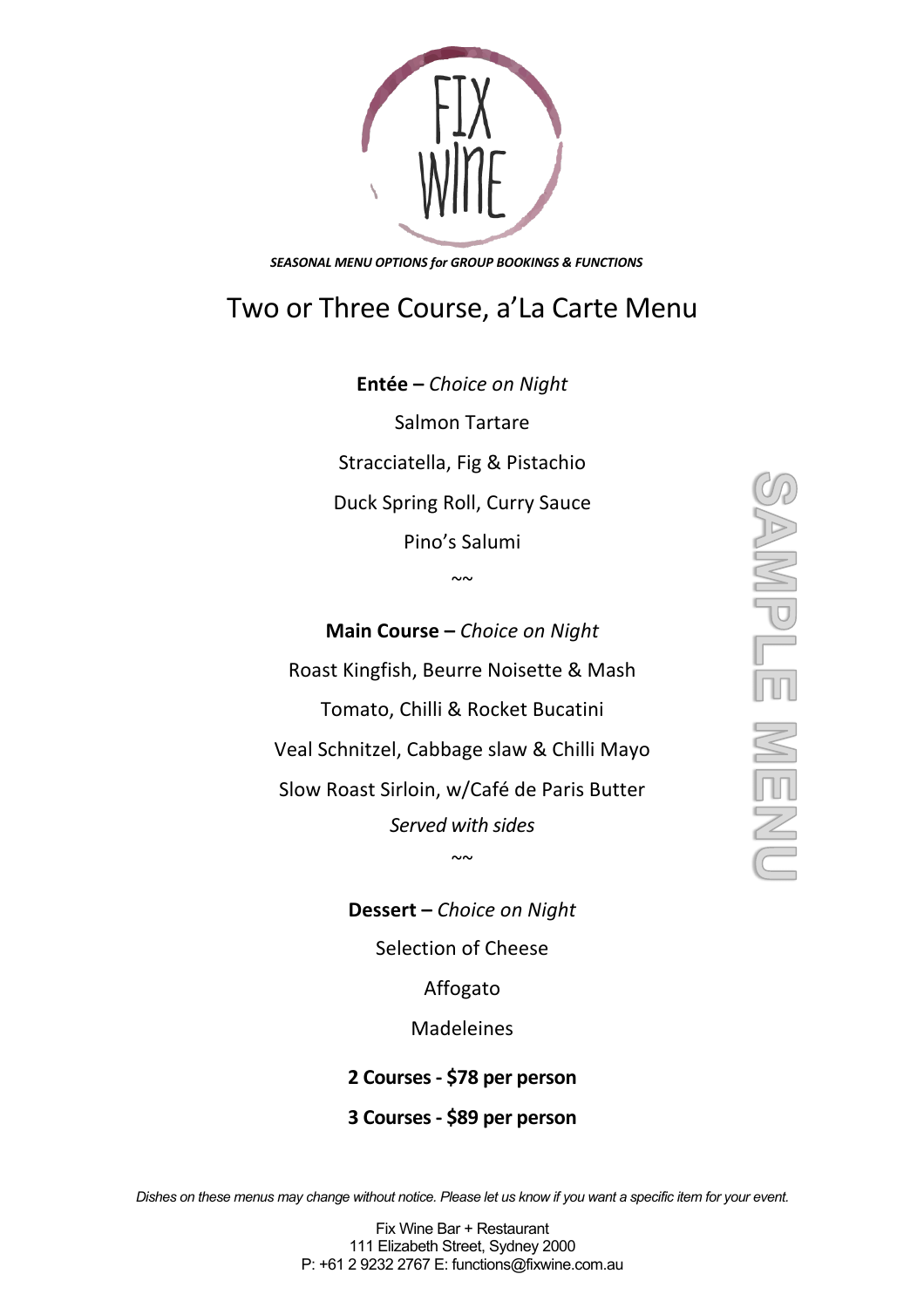## Canapés

*For groups of 20+*

Fried Mussels House Tobasco

Beef Tartare Brioche

Polenta Chips

Sweet & Sour Pork Hock

Fish Tartare on Brioche

Confit Duck Spring Roll

\$69 for 12 pieces per person (Maximum of 4 selections)

Extra canapés \$6.50 per piece

**ENGINI KENS** 

*Dishes on these menus may change without notice. Please let us know if you want a specific item for your event.*